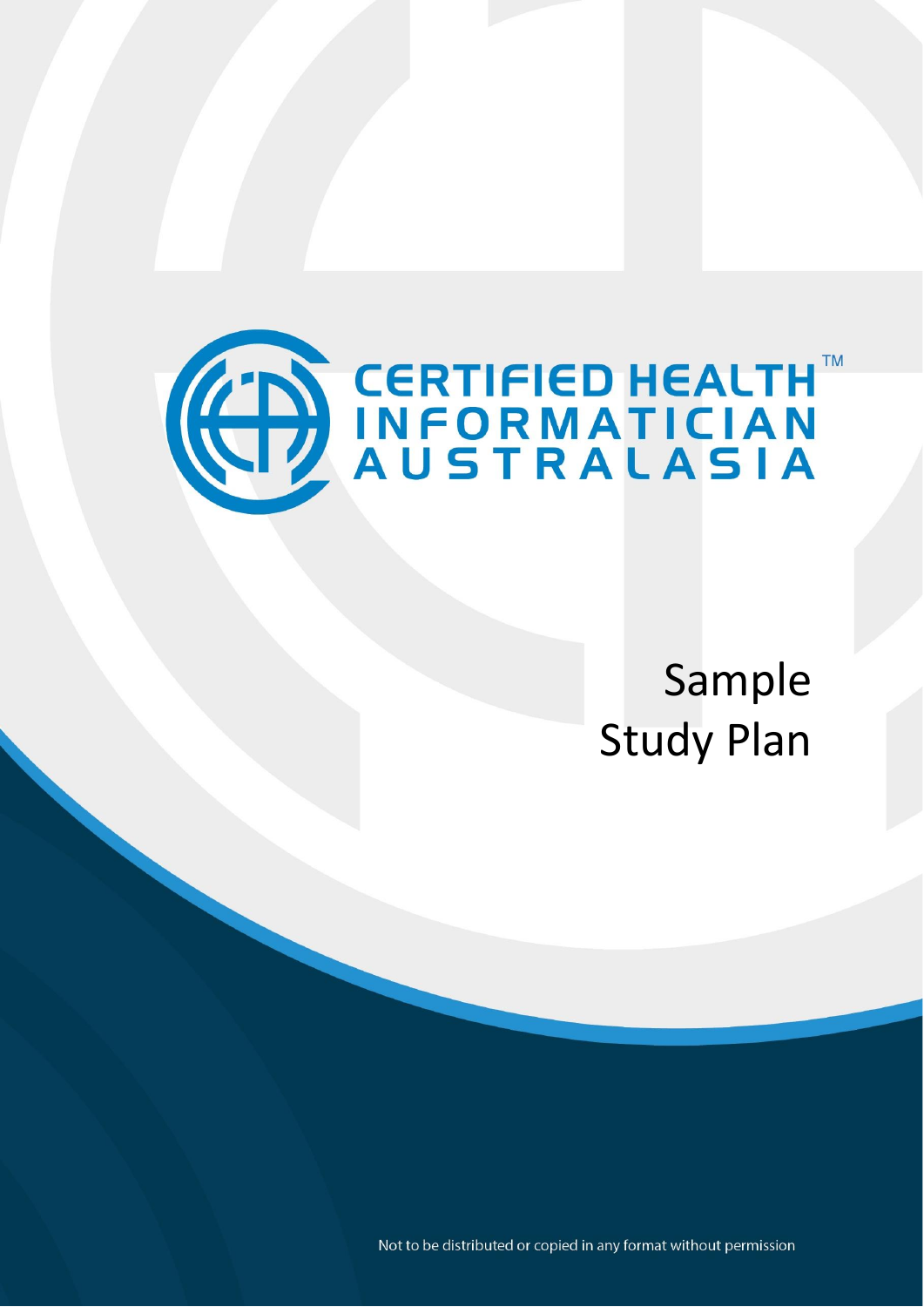Sample Study Plans Edition 1.1 May 2022

Australasian Institute of Digital Health Ltd ABN: 80 097 598 742 ACN: 097 598 742 Level 1, 85 Buckhurst Street South Melbourne VIC 3205 Australia +61 3 9326 3311 certification@digitalhealth.org.au

Produced in Australia

All rights reserved. No part of this publication may be reproduced or transmitted in any form, or by any means, electronic or mechanical, including photocopying, recording, or any information storage and retrieval system, without permission in writing from the publisher.

© Copyright 2022 Australasian Institute of Digital Health Ltd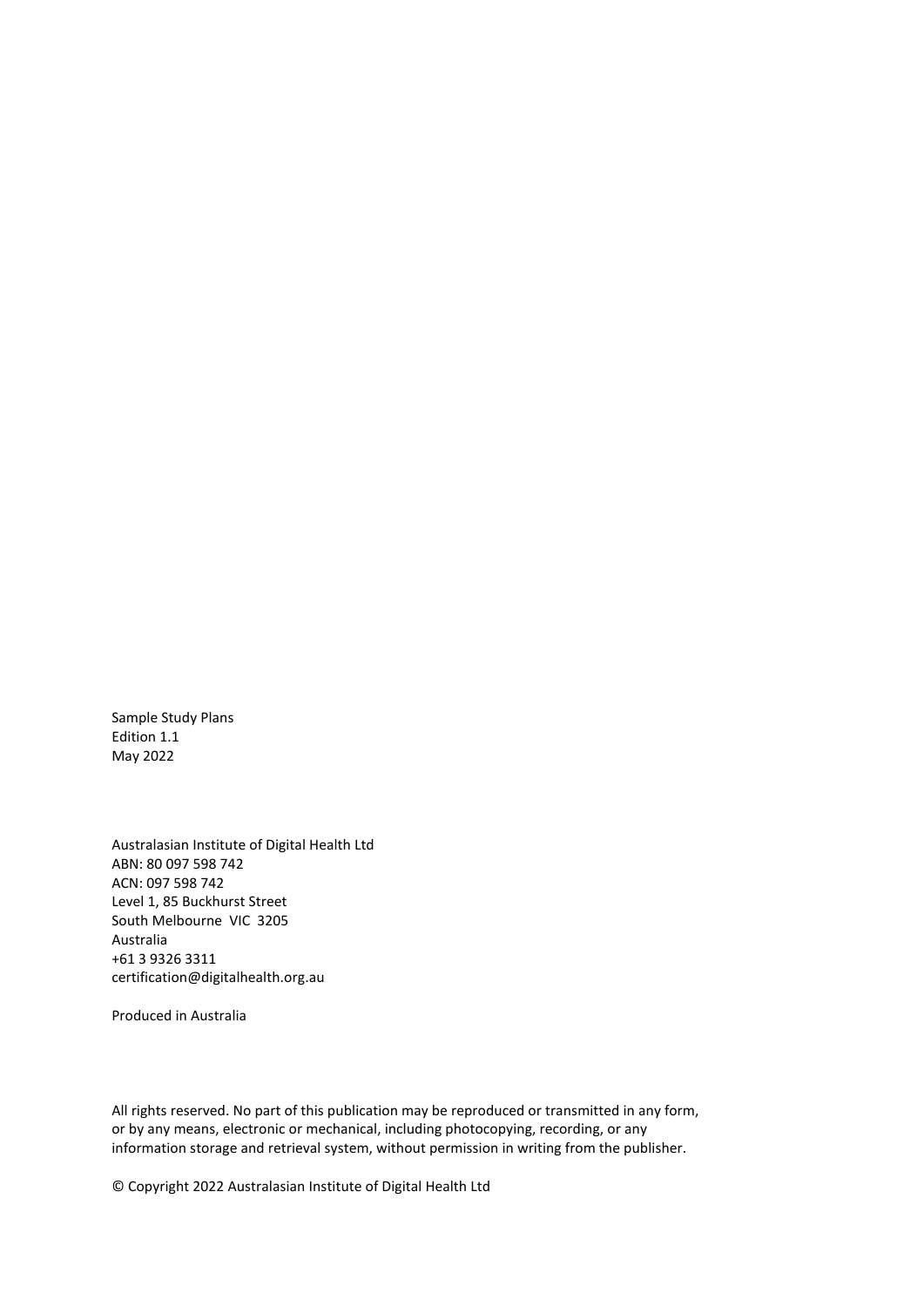

# Sample Study Plan

Version 1.1

May 2022

|                | <b>Document Management</b> |                                                          |                                                                                       |  |  |  |  |
|----------------|----------------------------|----------------------------------------------------------|---------------------------------------------------------------------------------------|--|--|--|--|
| <b>Version</b> | <b>Date Created</b>        | <b>Author</b>                                            | <b>Nature of edits</b>                                                                |  |  |  |  |
| 1.0            | 25 September 2020          | D McNeile McCormick<br><b>CHIA Examination Committee</b> | Formatting for public release                                                         |  |  |  |  |
| 1.1            | 16 May 2022                | D McNeile McCormick                                      | Updates to align to the Australian Health<br>Informatics Competency Framework (AHICF) |  |  |  |  |
|                |                            |                                                          |                                                                                       |  |  |  |  |
|                |                            |                                                          |                                                                                       |  |  |  |  |
|                |                            |                                                          |                                                                                       |  |  |  |  |
|                |                            |                                                          |                                                                                       |  |  |  |  |

This document was produced for the CHIA community. Any future changes will be determined by the Examination Committee and new versions of this document will be produced as a consequence.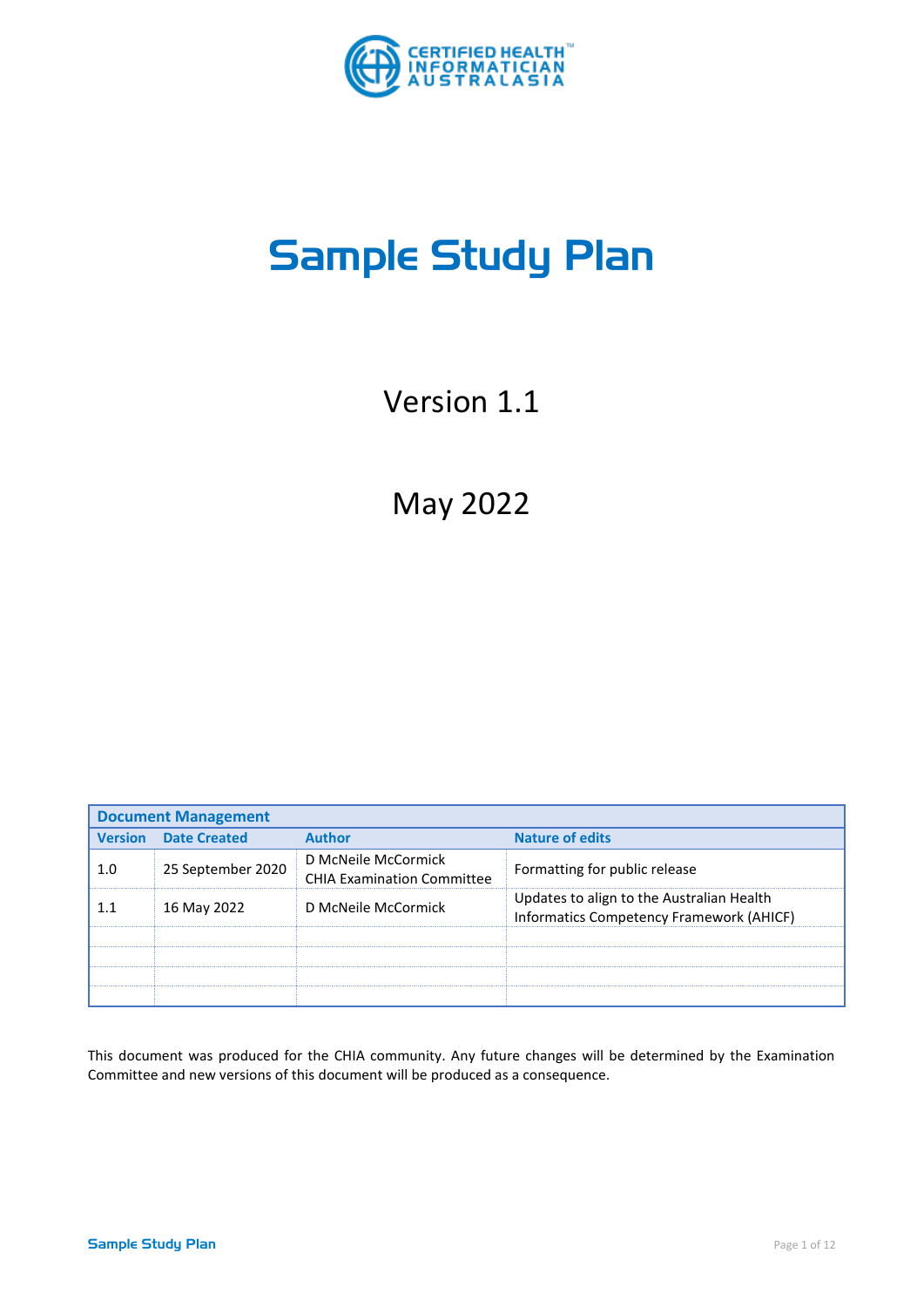

# **Table of Contents**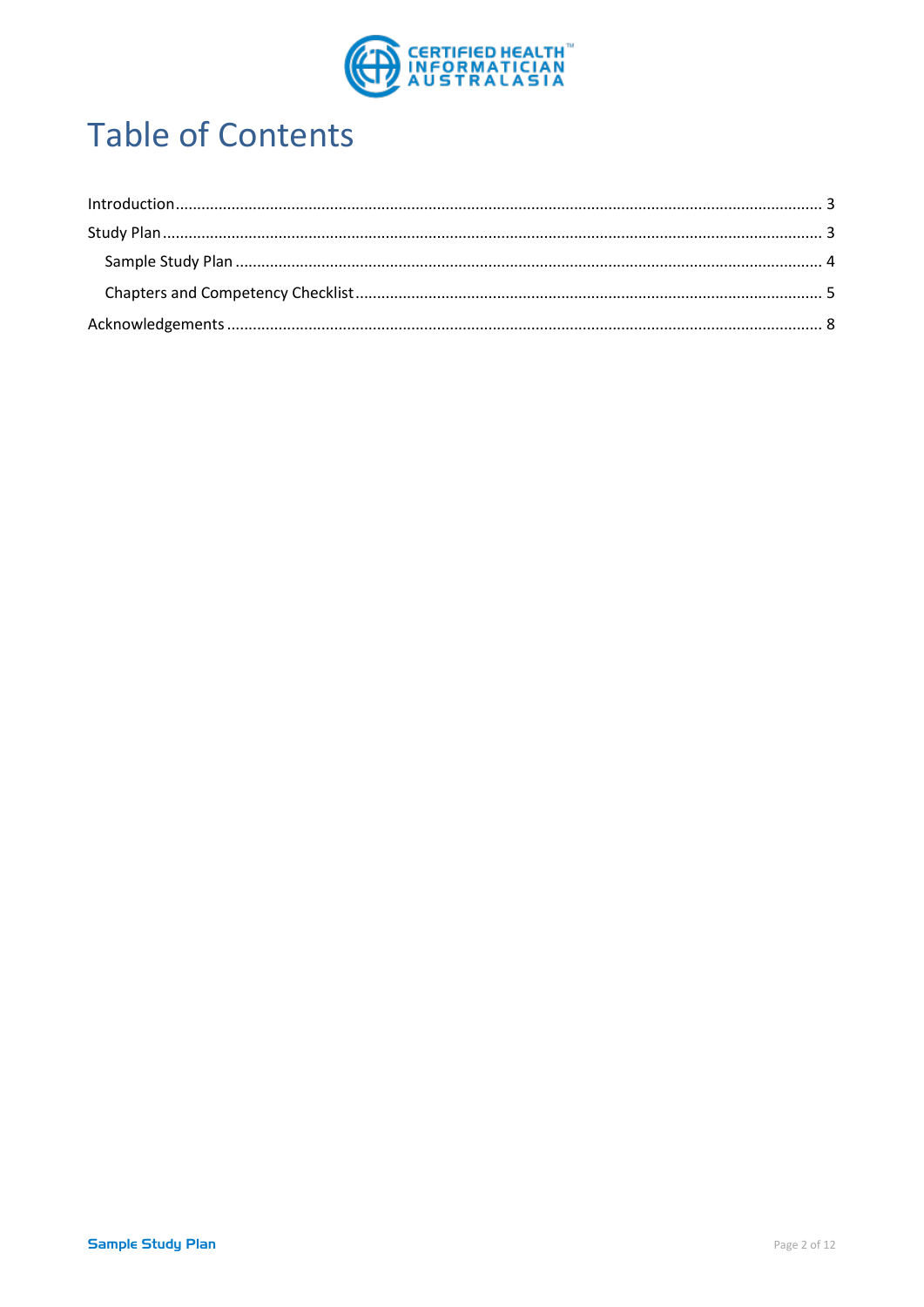

### <span id="page-4-0"></span>Introduction

The Certified Health Informatician Australasia (CHIA) examination tests a candidate's knowledge of health informatics competencies.

The examination provides for ninety (90) days of self-directed study, with a recommendation to allow for eight (8) hours of study per week to cover the six core domains of expertise taken directly from th[e Australian](https://digitalhealth.org.au/wp-content/uploads/2022/05/AHICF_Competency-Framework_final.pdf)  [Health Informatics Competency Framework \(AHICF\).](https://digitalhealth.org.au/wp-content/uploads/2022/05/AHICF_Competency-Framework_final.pdf)

# <span id="page-4-1"></span>Study Plan

A suggested study plan has been provided which candidates can utilise to organise their study time or can modify and adapt to their own study requirements.

The sample study plan has been designed for candidates who may utilise the 90 days in its entirety, with the examination being undertaken 2 weeks prior to the final date that the examination can be undertaken.

The sample study plan provides time for each of the 53 competencies to be reviewed, with time to read through the resources located within either the Examination Study Guide or the [A Practitioners Guide to](https://www.healthinformaticscertification.com/products/)  [Health Informatics in Australia](https://www.healthinformaticscertification.com/products/) and time to undertake the second attempt of the examination if required.

*Candidates should consider their own knowledge base and learning style when utilising one of the sample study plans, and factor in that some candidates may need to spend less time on some competencies, or more time on other competencies and so may modify or adapt the sample study plan accordingly.*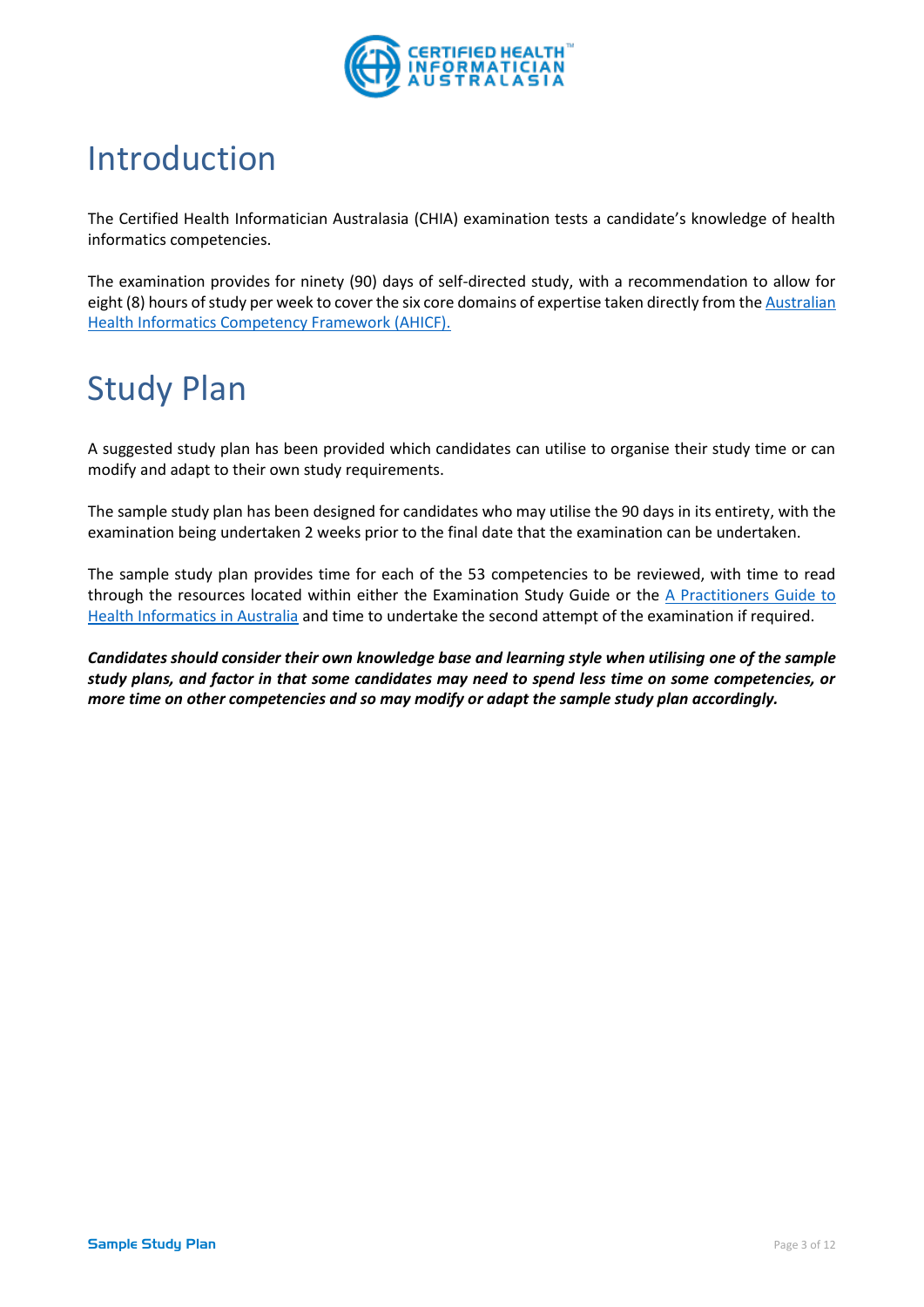

#### <span id="page-5-0"></span>Sample Study Plan

This sample study plan has been created for CHIA Candidates to prepare for the CHIA Examination.

| <b>Sunday</b> | <b>Monday</b>                                   | <b>Tuesday</b>                                  | Wednesday                                 | <b>Thursday</b>                           | <b>Friday</b>                             | <b>Saturday</b>                           |
|---------------|-------------------------------------------------|-------------------------------------------------|-------------------------------------------|-------------------------------------------|-------------------------------------------|-------------------------------------------|
|               | 90 Days from                                    | <b>Health Sciences</b>                          | <b>Health Sciences</b>                    | <b>Health Sciences</b>                    | <b>Health Sciences</b>                    | <b>Health Sciences</b>                    |
|               | today                                           | Domain A                                        | Domain A                                  | Domain A                                  | <b>Domain A</b>                           | Domain A                                  |
| Day off       | <b>Health Sciences</b><br><b>Domain A</b>       | <b>Health Sciences</b><br><b>Domain A</b>       | <b>Health Sciences</b><br><b>Domain A</b> | <b>Health Sciences</b><br><b>Domain A</b> | Information<br>Science<br><b>Domain B</b> | Information<br>Science<br><b>Domain B</b> |
| Day off       | Information                                     | Information                                     | Information                               | Information                               | Information                               | Information                               |
|               | Science                                         | Science                                         | Science                                   | Science                                   | Technology                                | Technology                                |
|               | <b>Domain B</b>                                 | <b>Domain B</b>                                 | <b>Domain B</b>                           | <b>Domain B</b>                           | Domain C                                  | Domain C                                  |
| Day off       | Information                                     | Leadership and                                  | Leadership and                            | Leadership and                            | Leadership and                            | Leadership and                            |
|               | Technology                                      | Management                                      | Management                                | Management                                | Management                                | Management                                |
|               | Domain C                                        | <b>Domain D</b>                                 | <b>Domain D</b>                           | <b>Domain D</b>                           | <b>Domain D</b>                           | <b>Domain D</b>                           |
| Day off       | Leadership and<br>Management<br><b>Domain D</b> | Leadership and<br>Management<br><b>Domain D</b> |                                           |                                           |                                           |                                           |

#### **Month 1**

### **Month 2**

| <b>Sunday</b> | <b>Monday</b>                                        | <b>Tuesday</b>                                       | Wednesday                                            | <b>Thursday</b>                                      | <b>Friday</b>                                   | <b>Saturday</b>                                 |
|---------------|------------------------------------------------------|------------------------------------------------------|------------------------------------------------------|------------------------------------------------------|-------------------------------------------------|-------------------------------------------------|
|               |                                                      |                                                      | Leadership and<br>Management<br><b>Domain D</b>      | Leadership and<br>Management<br><b>Domain D</b>      | Leadership and<br>Management<br><b>Domain D</b> | Leadership and<br>Management<br><b>Domain D</b> |
| Day off       | Social and                                           | Social and                                           | Social and                                           | Social and                                           | Social and                                      | Social and                                      |
|               | Behavioural                                          | Behavioural                                          | Behavioural                                          | Behavioural                                          | Behavioural                                     | Behavioural                                     |
|               | <b>Sciences</b>                                      | Sciences                                             | <b>Sciences</b>                                      | <b>Sciences</b>                                      | Sciences                                        | <b>Sciences</b>                                 |
|               | <b>Domain E</b>                                      | <b>Domain E</b>                                      | <b>Domain E</b>                                      | <b>Domain E</b>                                      | <b>Domain E</b>                                 | <b>Domain E</b>                                 |
| Day off       | Core Health                                          | Core Health                                          | Core Health                                          | Core Health                                          | Core Health                                     | Core Health                                     |
|               | <b>Informatics</b>                                   | <b>Informatics</b>                                   | <b>Informatics</b>                                   | <b>Informatics</b>                                   | <b>Informatics</b>                              | <b>Informatics</b>                              |
|               | <b>Domain F</b>                                      | <b>Domain F</b>                                      | <b>Domain F</b>                                      | <b>Domain F</b>                                      | <b>Domain F</b>                                 | <b>Domain F</b>                                 |
| Day off       | Core Health                                          | Core Health                                          | Core Health                                          | Core Health                                          | Core Health                                     | Core Health                                     |
|               | <b>Informatics</b>                                   | <b>Informatics</b>                                   | <b>Informatics</b>                                   | <b>Informatics</b>                                   | <b>Informatics</b>                              | <b>Informatics</b>                              |
|               | <b>Domain F</b>                                      | <b>Domain F</b>                                      | <b>Domain F</b>                                      | <b>Domain F</b>                                      | <b>Domain F</b>                                 | <b>Domain F</b>                                 |
| Day off       | Core Health<br><b>Informatics</b><br><b>Domain F</b> | Core Health<br><b>Informatics</b><br><b>Domain F</b> | Core Health<br><b>Informatics</b><br><b>Domain F</b> | Core Health<br><b>Informatics</b><br><b>Domain F</b> |                                                 |                                                 |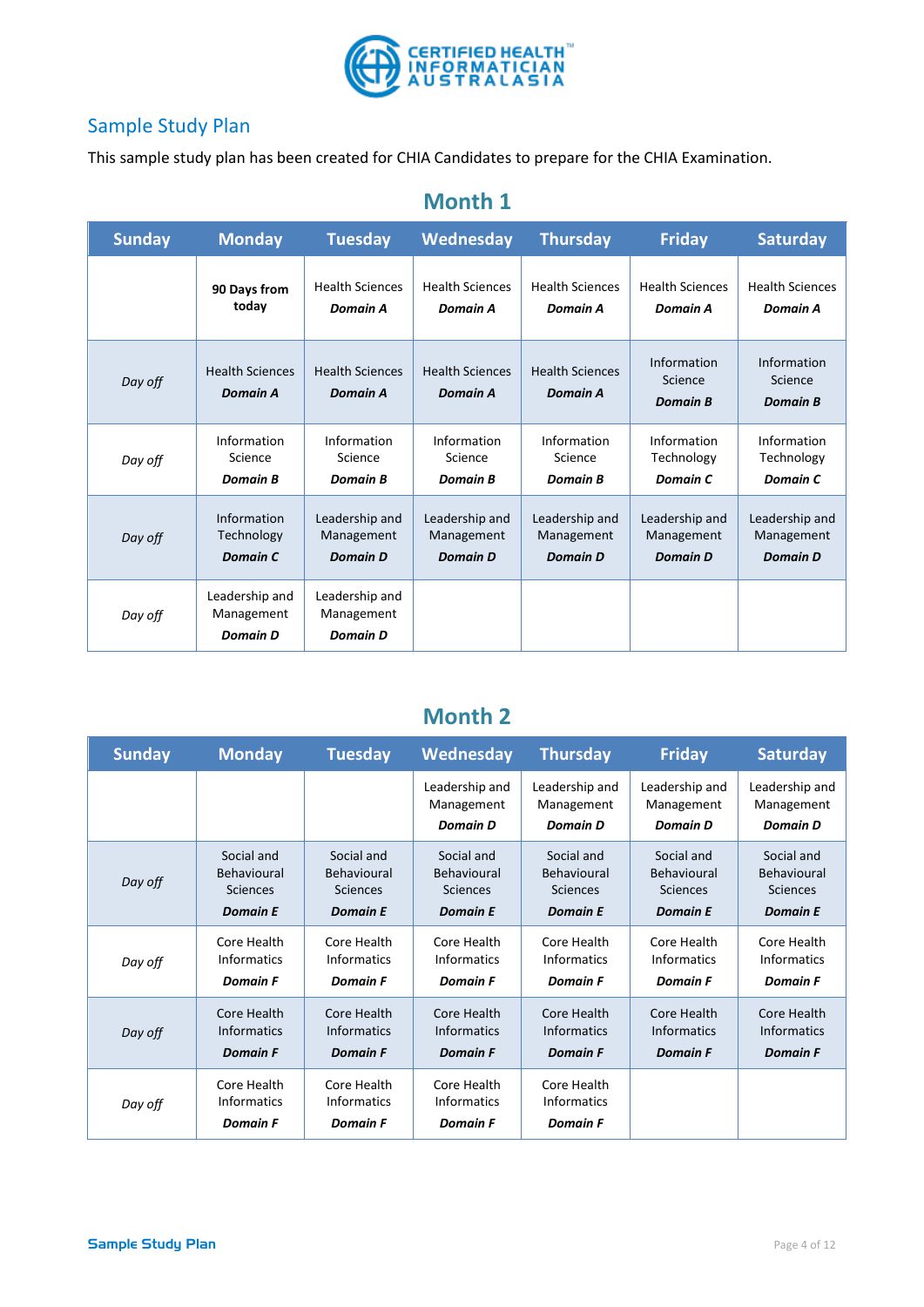

### **Month 3**

| <b>Sunday</b>                                | <b>Monday</b>                                       | <b>Tuesday</b>                               | Wednesday                                           | <b>Thursday</b>                                     | <b>Friday</b>                                | <b>Saturday</b>                                     |
|----------------------------------------------|-----------------------------------------------------|----------------------------------------------|-----------------------------------------------------|-----------------------------------------------------|----------------------------------------------|-----------------------------------------------------|
|                                              |                                                     |                                              |                                                     |                                                     | Core Health<br><b>Informatics</b>            | Core Health<br><b>Informatics</b>                   |
|                                              |                                                     |                                              |                                                     |                                                     | <b>Domain F</b>                              | <b>Domain F</b>                                     |
| Day off                                      | <b>Revision</b><br>(read through<br>Resource Links) | Revision<br>(read through<br>Resource Links) | <b>Revision</b><br>(read through<br>Resource Links) | <b>Revision</b><br>(read through<br>Resource Links) | Revision<br>(read through<br>Resource Links) | <b>Revision</b><br>(read through<br>Resource Links) |
| Revision<br>(read through<br>Resource Links) | Revision<br>(read through<br>Resource Links)        | Revision<br>(read through<br>Resource Links) | Revision<br>(read through<br>Resource Links)        | Revision<br>(read through<br>Resource Links)        | <b>First Attempt</b>                         | Day off                                             |
| Day off                                      | <b>Revision</b><br>(if needed)                      | Revision<br>(if needed)                      | <b>Revision</b><br>(if needed)                      | <b>Revision</b><br>(if needed)                      | Revision<br>(if needed)                      | <b>Revision</b><br>(if needed)                      |
| Day off                                      | <b>Revision</b><br>(if needed)                      | Revision<br>(if needed)                      | Revision<br>(if needed)                             | Second<br>Attempt<br>(if needed)                    | End of 90 Days                               |                                                     |

### <span id="page-6-0"></span>Chapters and Competency Checklist

This sample check list can be used to tick off each competency as you complete it.

| <b>Domain</b>                        |            | <b>Competency</b>                        | <b>Level</b>  | <b>Status</b> |
|--------------------------------------|------------|------------------------------------------|---------------|---------------|
|                                      | A.1        | Health concepts                          | Understanding |               |
|                                      | A.2        | <b>Health determinants</b>               | Understanding |               |
|                                      | A.3        | Health language                          | Understanding |               |
| <b>Health Sciences</b>               | A.4        | Clinical decision making                 | Understanding |               |
| <b>16 questions</b>                  | A.5        | Evidence informed practice               | Understanding |               |
|                                      | A.6        | Care delivery models                     | Understanding |               |
|                                      | A.7        | Epidemiology concepts                    | Understanding |               |
|                                      | A.8        | Health sector structures                 | Understanding |               |
|                                      | B.1        | Information science concepts             | Applying      |               |
|                                      | B.2        | Data and information analysis            | Applying      |               |
| <b>Information</b><br><b>Science</b> | B.3        | Data and information visualisation       | Understanding |               |
| <b>12 questions</b>                  | B.4        | Design and development                   | Applying      |               |
|                                      | B.5        | Implementation, adoption, and evaluation | Applying      |               |
|                                      | <b>B.6</b> | Data governance principles               | Applying      |               |
| <b>Information</b>                   | C.1        | System design concepts                   | Understanding |               |
| <b>Technology</b>                    | C.2        | System lifecycle                         | Applying      |               |
| <b>6 questions</b>                   | C.3        | System security                          | Applying      |               |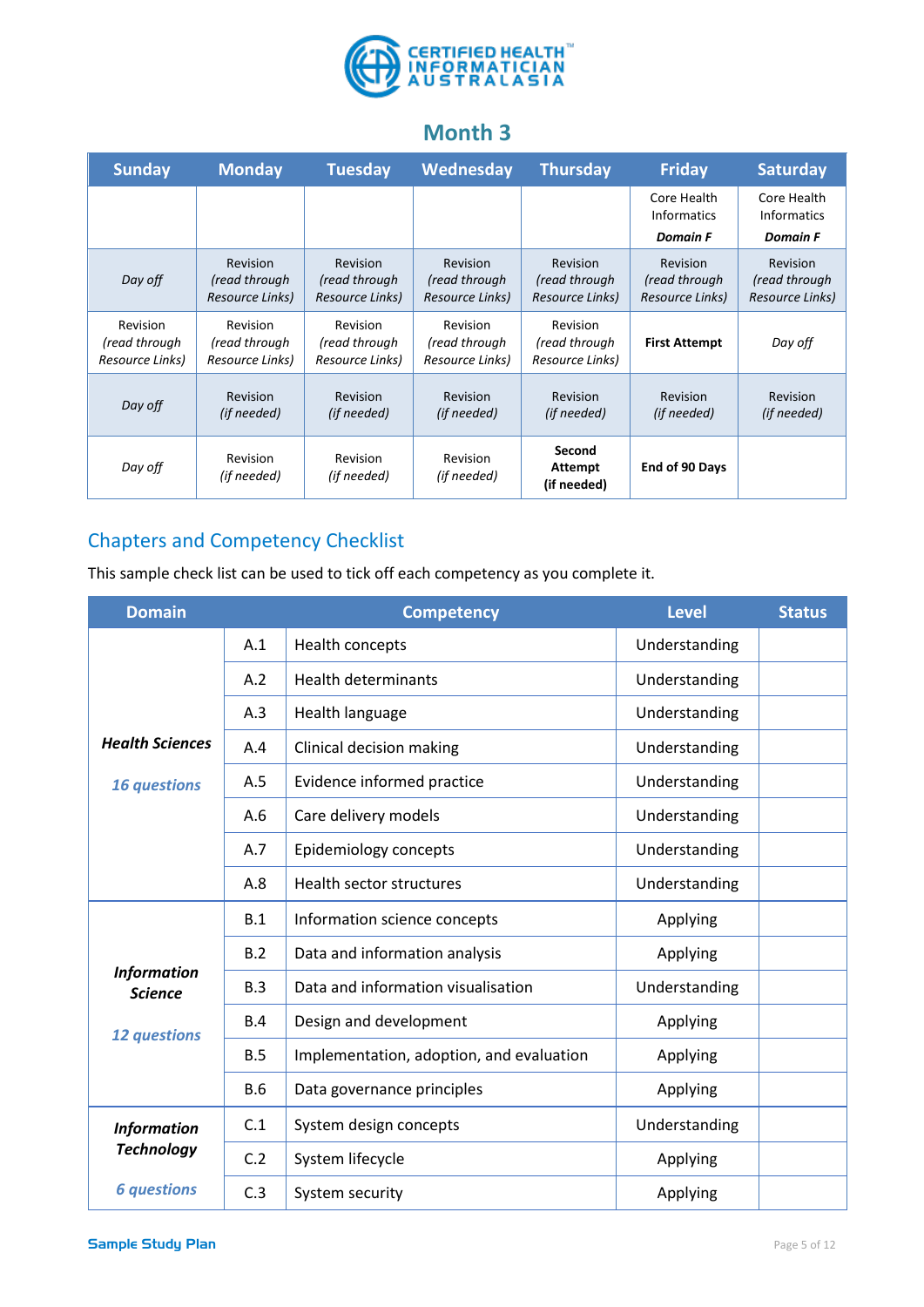

| <b>Competency</b>                        |      | <b>Competency</b>                        | <b>Level</b>  | <b>Status</b> |
|------------------------------------------|------|------------------------------------------|---------------|---------------|
|                                          | D.1  | Leadership Strategies                    | Applying      |               |
|                                          | D.2  | Information and system governance        | Applying      |               |
|                                          | D.3  | <b>Business alignment</b>                | Applying      |               |
|                                          | D.4  | Stakeholder engagement                   | Applying      |               |
| Leadership and                           | D.5  | Program and project management           | Applying      |               |
| <b>Management</b>                        | D.6  | Change management                        | Applying      |               |
| <b>22 questions</b>                      | D.7  | Risk management                          | Applying      |               |
|                                          | D.8  | <b>Quality management</b>                | Applying      |               |
|                                          | D.9  | Value management and benefit realisation | Applying      |               |
|                                          | D.10 | Process reengineering                    | Applying      |               |
|                                          | D.11 | Information culture                      | Applying      |               |
|                                          | E.1  | Sociotechnical concepts                  | Applying      |               |
| <b>Social and</b>                        | E.2  | Problem solving                          | Applying      |               |
| <b>Behavioural</b><br><b>Sciences</b>    | E.3  | Legislative and regulative requirements  | Applying      |               |
|                                          | E.4  | Information privacy                      | Applying      |               |
| <b>12 questions</b>                      | E.5  | User experience                          | Applying      |               |
|                                          | E.6  | Health literacy                          | Applying      |               |
|                                          | F.1  | Informatics history                      | Understanding |               |
|                                          | F.2  | Informatics specialisation               | Analysing     |               |
|                                          | F.3  | Informatics theories                     | Applying      |               |
|                                          | F.4  | Health economic concepts                 | Applying      |               |
|                                          | F.5  | Stakeholder education                    | Analysing     |               |
|                                          | F.6  | Information structure and design         | Analysing     |               |
| <b>Core Health</b><br><b>Informatics</b> | F.7  | Data and information attributes          | Analysing     |               |
| <b>36 questions</b>                      | F.8  | <b>Emerging concepts</b>                 | Analysing     |               |
|                                          | F.9  | Data governance practices                | Analysing     |               |
|                                          | F.10 | Indigenous Data Sovereignty              | Applying      |               |
|                                          | F.11 | Information system architectures         | Analysing     |               |
|                                          | F.12 | Information system types                 | Analysing     |               |
|                                          | F.13 | Digital divide                           | Applying      |               |
|                                          | F.14 | Participatory health informatics         | Analysing     |               |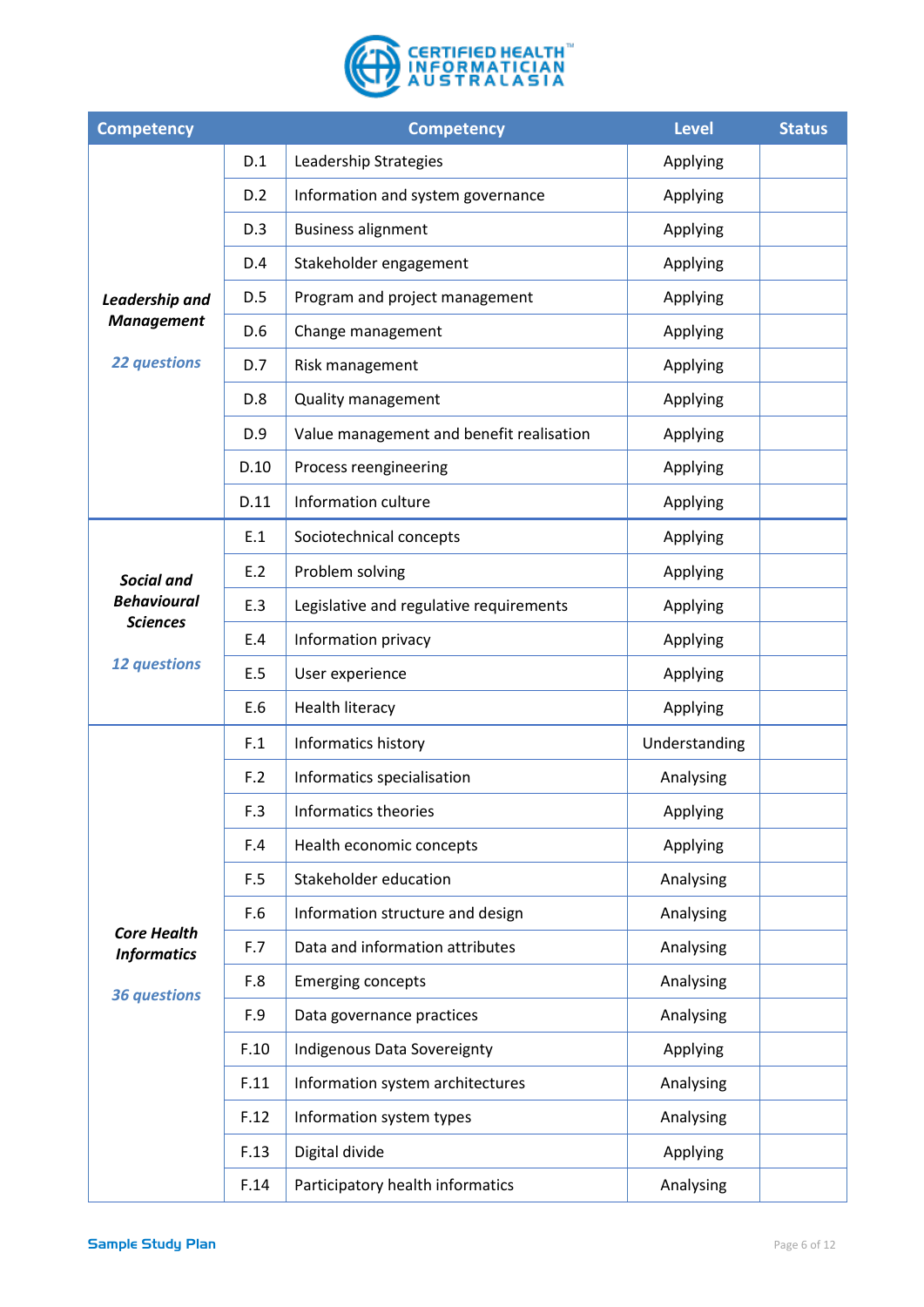

| <b>Competency</b>                 |      | <b>Competency</b>                          | <b>Level</b> | <b>Status</b> |
|-----------------------------------|------|--------------------------------------------|--------------|---------------|
|                                   | F.15 | Clinical safety risks                      | Analysing    |               |
| <b>Core Health</b>                | F.16 | Interfacing and interoperability standards | Analysing    |               |
| <b>Informatics</b><br>(continued) | F.17 | Knowledge sharing and translation          | Applying     |               |
|                                   | F.18 | Literature analysis                        | Analysing    |               |